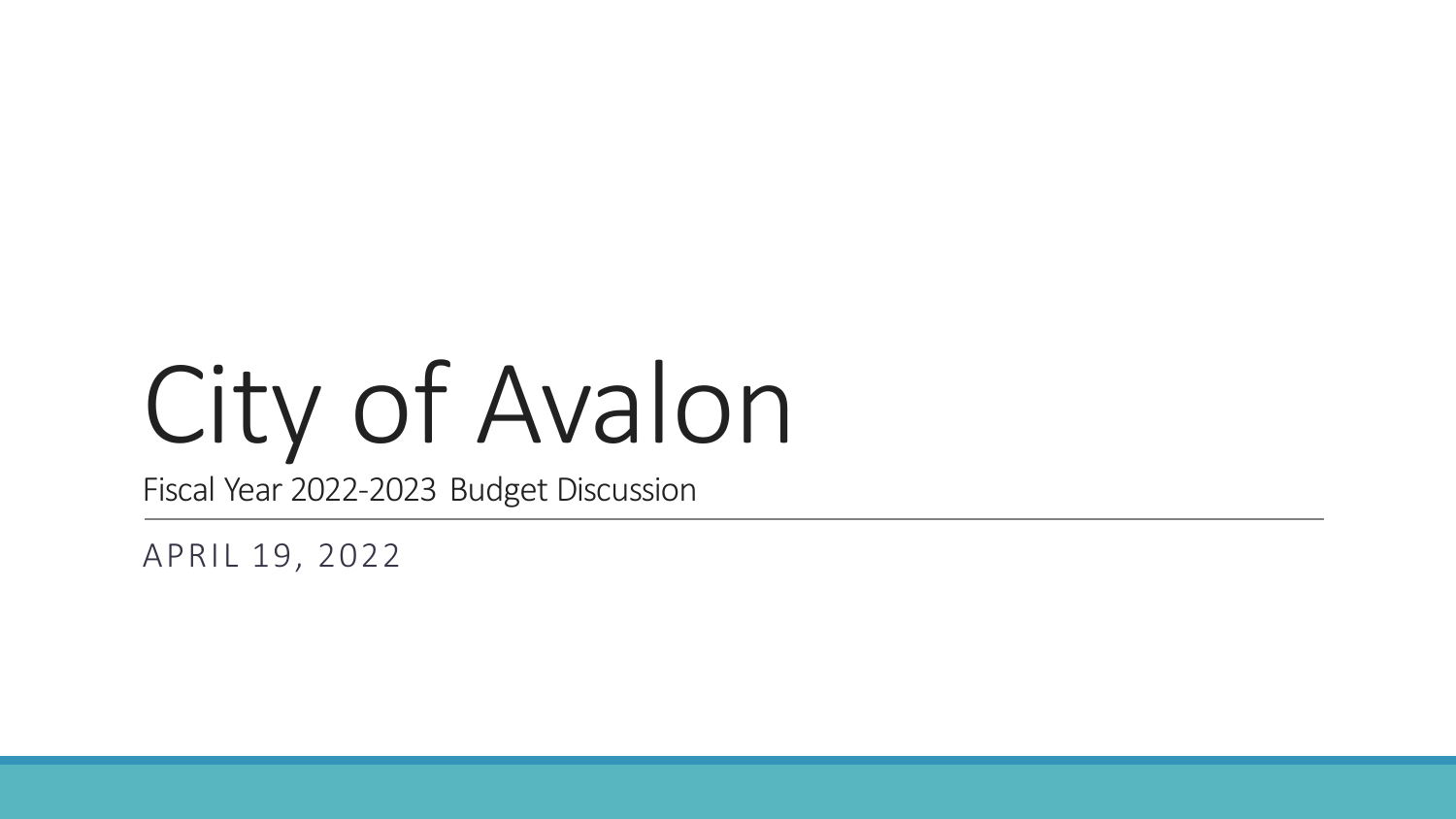#### Overview

•City should operate under a structurally balanced budget.

•Revenue estimates should be conservative to ensure adequate funding.

•City should be transparent concerning its forecasting approach and underlying assumptions.

•New recurring revenue sources should be dedicated as follows:

- 1. Fixed cost increases (e.g. contract escalators, negotiated benefit increases, etc.)
- 2. Replenishing reserves to established targets
- 3. Funding significant long-term liabilities
- 4. Replenishing internal service funds for vehicle replacement and deferred maintenance
- 5. Other discretionary expenditures

•Estimates will continue to be updated throughout the development of the budget.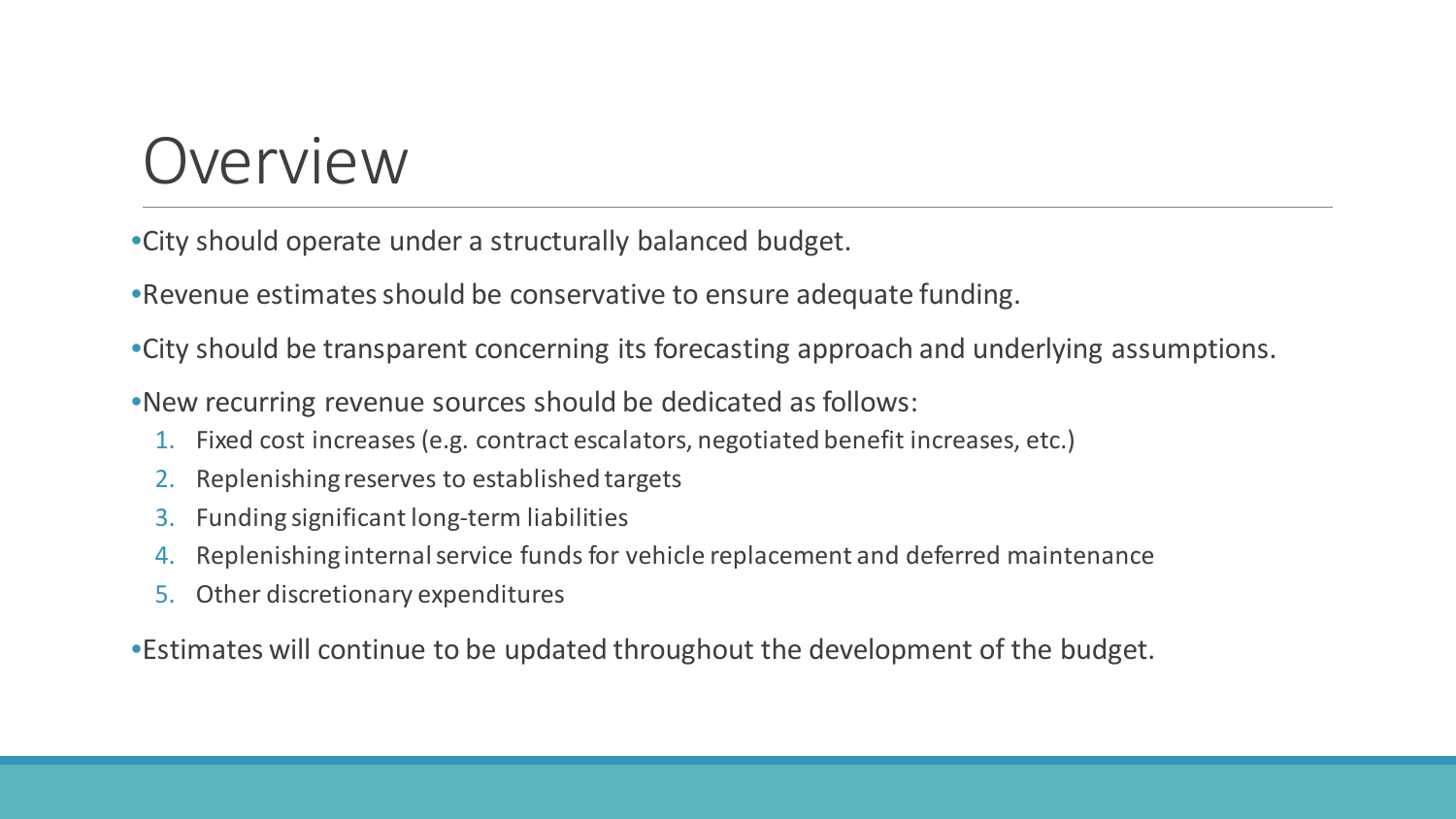### General Fund Revenues

|                             | <b>FY19 Actual</b> | <b>FY20 Actual</b>   | <b>FY21 Actual</b> | <b>FY22 YTD</b> | <b>FY22 Est. Low</b> | FY22 Est. High |
|-----------------------------|--------------------|----------------------|--------------------|-----------------|----------------------|----------------|
| TOT-Hotels                  | 3,904,449          | 3,263,477            | 4,302,876          | 3,843,630       | 5,163,130            | 5,668,630      |
| <b>TOT-Vacation Rentals</b> | 1,488,739          | 1,237,150            | 1,717,170          | 1,639,370       | 2,036,370            | 2,364,370      |
| Sales Tax (City)            | 911,966            | 839,099              | 892,133            | 758,822         | 912,000              | 1,149,981      |
| Sales Tax (Hospital)        | 642,796            | 588,840              | 483,422            | 409,280         | 456,000              | 574,991        |
| <b>Admission Tax</b>        | 645,673            | 466,505              | 549,551            | 562,365         | 650,000              | 828,965        |
| <b>Property Tax</b>         | 2,250,984          | 1,466,735            | 1,769,294          | 904,078         | 1,500,000            | 1,773,031      |
| <b>Other Taxes</b>          | 213,427            | 230,131              | 334,126            | 140,540         | 215,000              | 269,670        |
| Licenses, Permits, and Fees | 488,732            | 547,566              | 505,968            | 480,343         | 490,000              | 555,494        |
| <b>Charges for Services</b> | 551,014            | 525,712              | 464,752            | 386,103         | 465,000              | 561,594        |
| <b>Other Revenues</b>       | 365,884            | 370,990              | 301,910            | 238,959         | 1,185,308            | 1,185,308      |
| <b>Total</b>                | \$<br>11,463,663   | $9,536,205$ \$<br>\$ | $11,321,200$ \$    | $9,363,490$ \$  | 13,072,808 \$        | 14,932,034     |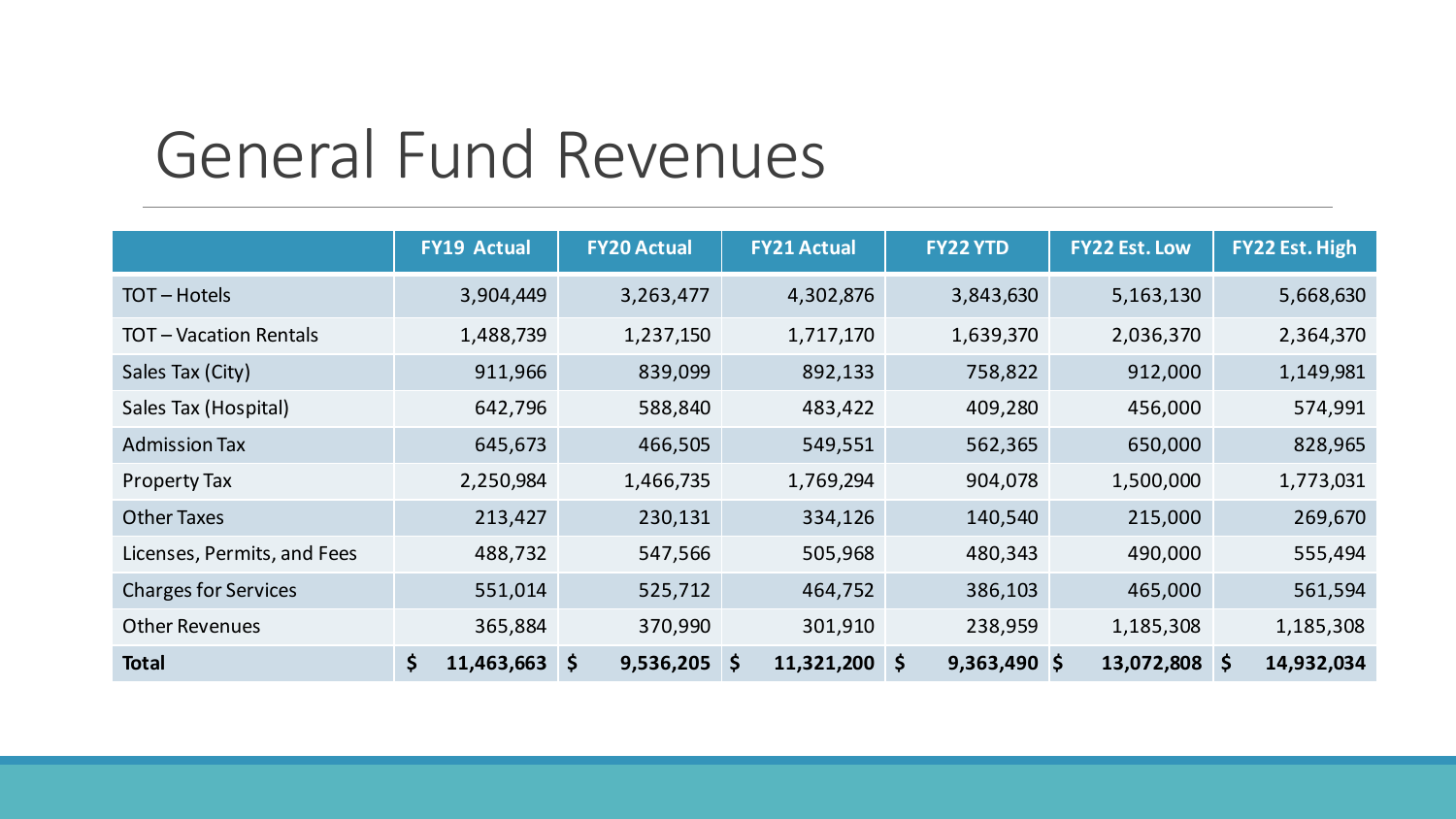### Transient Occupancy Tax

| <b>Combined</b>   | <b>FY19 Actual</b> | <b>FY20 Actual</b> | <b>FY21 Actual</b> | <b>FY22 Budget</b> | <b>FY22 Est. Low</b> | FY22 Est. High |
|-------------------|--------------------|--------------------|--------------------|--------------------|----------------------|----------------|
| <b>July 2021</b>  | 896,731            | 922,228            | 653,950            | 860,000            | 1,328,769            | 1,328,769      |
| August 2021       | 811,148            | 892,324            | 843,949            | 780,000            | 1,233,358            | 1,233,358      |
| September 2021    | 591,808            | 614,448            | 726,057            | 570,000            | 891,078              | 891,078        |
| October 2021      | 483,149            | 534,134            | 605,663            | 465,000            | 774,074              | 774,074        |
| November 2021     | 302,564            | 323,092            | 303,535            | 285,000            | 468,056              | 468,056        |
| December 2021     | 220,063            | 226,652            | 70,872             | 200,000            | 301,154              | 301,154        |
| January 2022      | 178,181            | 185,434            | 69,404             | 170,000            | 240,034              | 240,034        |
| February 2022     | 175,556            | 245,205            | 137,594            | 170,000            | 212,977              | 212,977        |
| <b>March 2022</b> | 323,140            | 101,779            | 348,900            | 310,000            | 325,000              | 350,000        |
| April 2022        | 393,631            | 4,513              | 554,539            | 375,000            | 395,000              | 553,500        |
| May 2022          | 426,202            | 13,176             | 707,213            | 405,000            | 430,000              | 700,000        |
| <b>June 2022</b>  | 599,714            | 236,072            | 983,110            | 560,000            | 600,000              | 980,000        |
| <b>Total</b>      | \$5,401,887        | \$4,299,096        | \$6,004,785        | \$ 5,150,000       | \$7,199,500          | \$8,033,000    |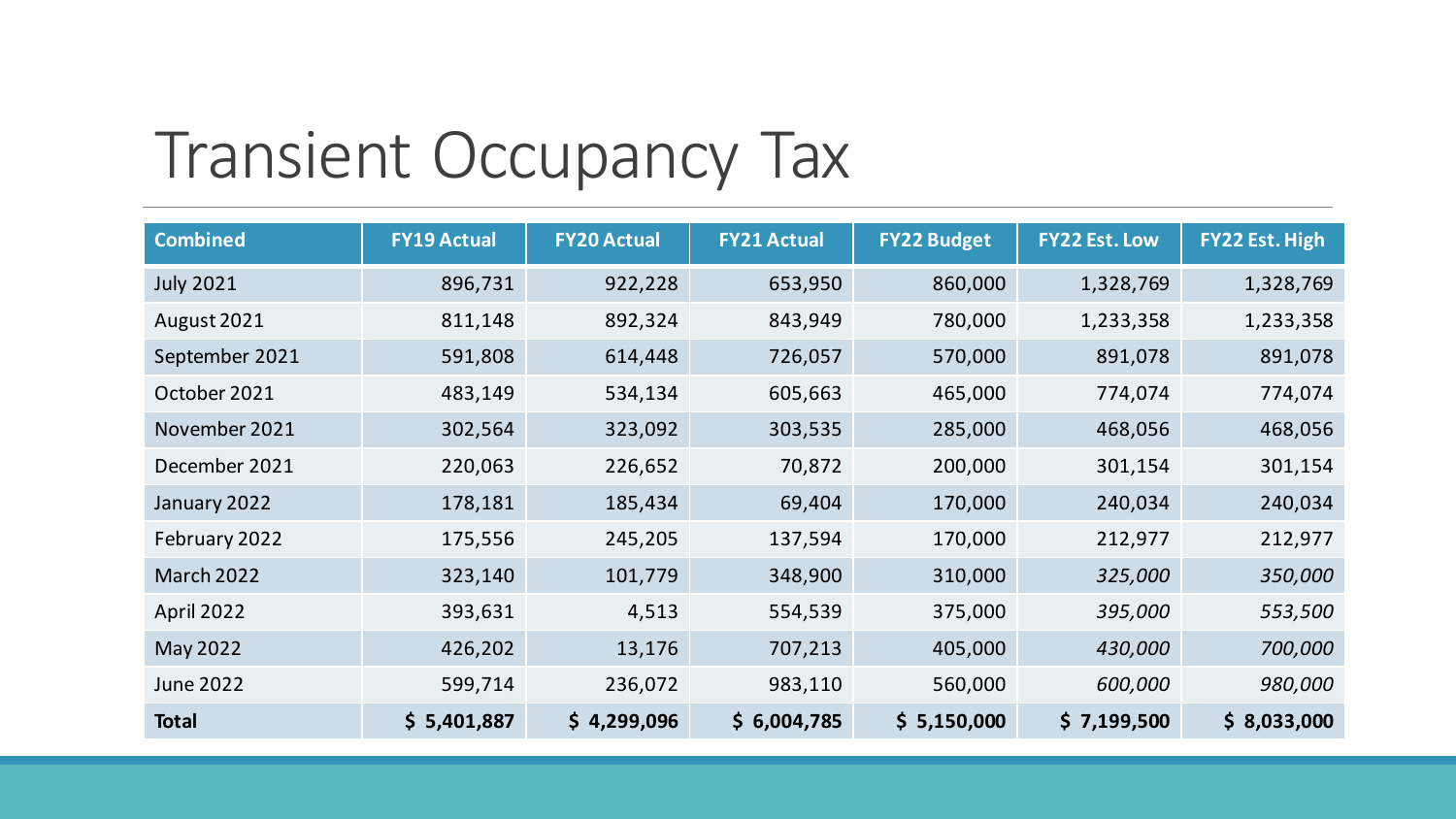### General Fund Reserves

|                                      | <b>FY22 Budget</b> | <b>FY22 Low</b> |
|--------------------------------------|--------------------|-----------------|
| <b>Beginning Fund Balance</b>        | \$5,005,815        | \$6,787,313     |
|                                      |                    |                 |
| <b>Operating Revenues</b>            | 9,887,301          | 12,126,507      |
| <b>Non-recurring Revenues</b>        | 935,545            | 946,301         |
| <b>Operating Expenditures</b>        | (8, 340, 734)      | (8,817,624)     |
| <b>Internal Service Expenditures</b> | (1,537,520)        | (1,537,520)     |
| <b>Net Operating Revenue (Loss)</b>  | 944,592            | 2,717,664       |
| Grants                               | 953,216            | 953,216         |
| <b>Capital Projects</b>              | (1,537,669)        | (1,537,669)     |
| Transfers (Net)                      | (285,500)          | (285, 500)      |
| <b>Net Change in Fund Balance</b>    | 74,639             | 1,847,711       |
|                                      |                    |                 |
| <b>Ending Balance</b>                | \$5,080,454        | \$8,635,024     |

- Difference in beginning balance primarily attributable to visitor-driven revenues in May and June exceeding estimates
	- E.g. TOT estimated at 70% of pre-COVID revenues but May-June actuals were 165% of pre-COVID revenues
- Increase in CY revenue also primarily attributable to TOT and other visitor-driven revenues exceeding budget estimates.
- Increase in CY expenditures attributable to pass-thru to Chamber and Hospital
- Expenditures based on budgeted amounts including capital projects.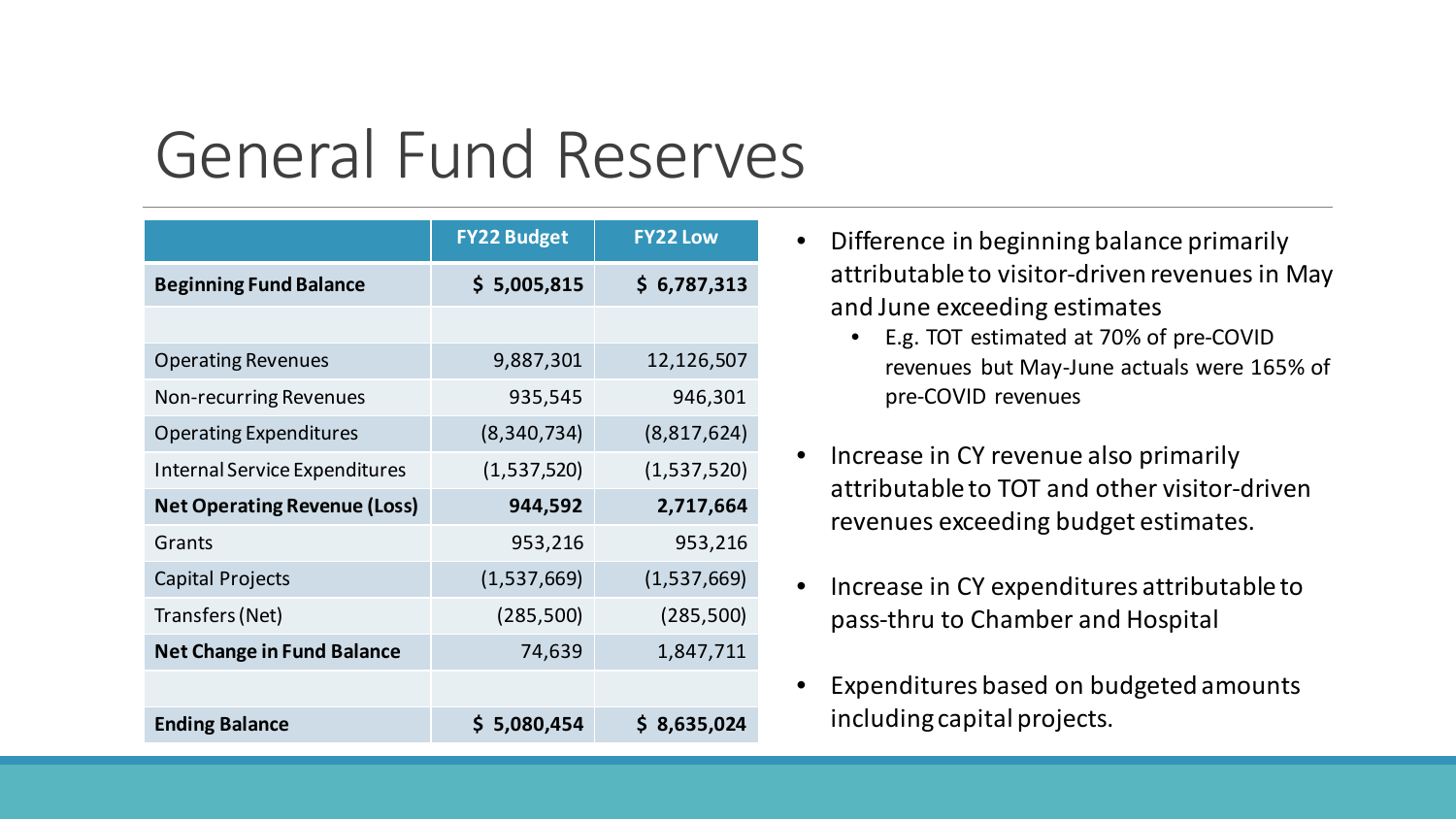### General Fund Reserves

|                                      | <b>FY22 Budget</b> | <b>FY22 High</b> |
|--------------------------------------|--------------------|------------------|
| <b>Beginning Fund Balance</b>        | \$5,005,815        | \$6,787,313      |
|                                      |                    |                  |
| <b>Operating Revenues</b>            | 9,887,301          | 13,985,733       |
| <b>Non-recurring Revenues</b>        | 935,545            | 946,301          |
| <b>Operating Expenditures</b>        | (8, 340, 734)      | (9, 119, 985)    |
| <b>Internal Service Expenditures</b> | (1,537,520)        | (1,537,520)      |
| <b>Net Operating Revenue (Loss)</b>  | 944,592            | 4,274,529        |
| Grants                               | 953,216            | 953,216          |
| <b>Capital Projects</b>              | (1,537,669)        | (1,537,669)      |
| Transfers (Net)                      | (285,500)          | (285, 500)       |
| <b>Net Change in Fund Balance</b>    | 74,639             | 3,404,576        |
|                                      |                    |                  |
| <b>Ending Balance</b>                | \$5,080,454        | \$10,191,889     |

- Difference in beginning balance primarily attributable to visitor-driven revenues in May and June exceeding estimates
	- E.g. TOT estimated at 70% of pre-COVID revenues but May-June actuals were 165% of pre-COVID revenues
- Increase in CY revenue also primarily attributable to TOT and other visitor-driven revenues exceeding budget estimates.
- Increase in CY expenditures attributable to pass-thru to Chamber and Hospital
- Expenditures based on budgeted amounts including capital projects.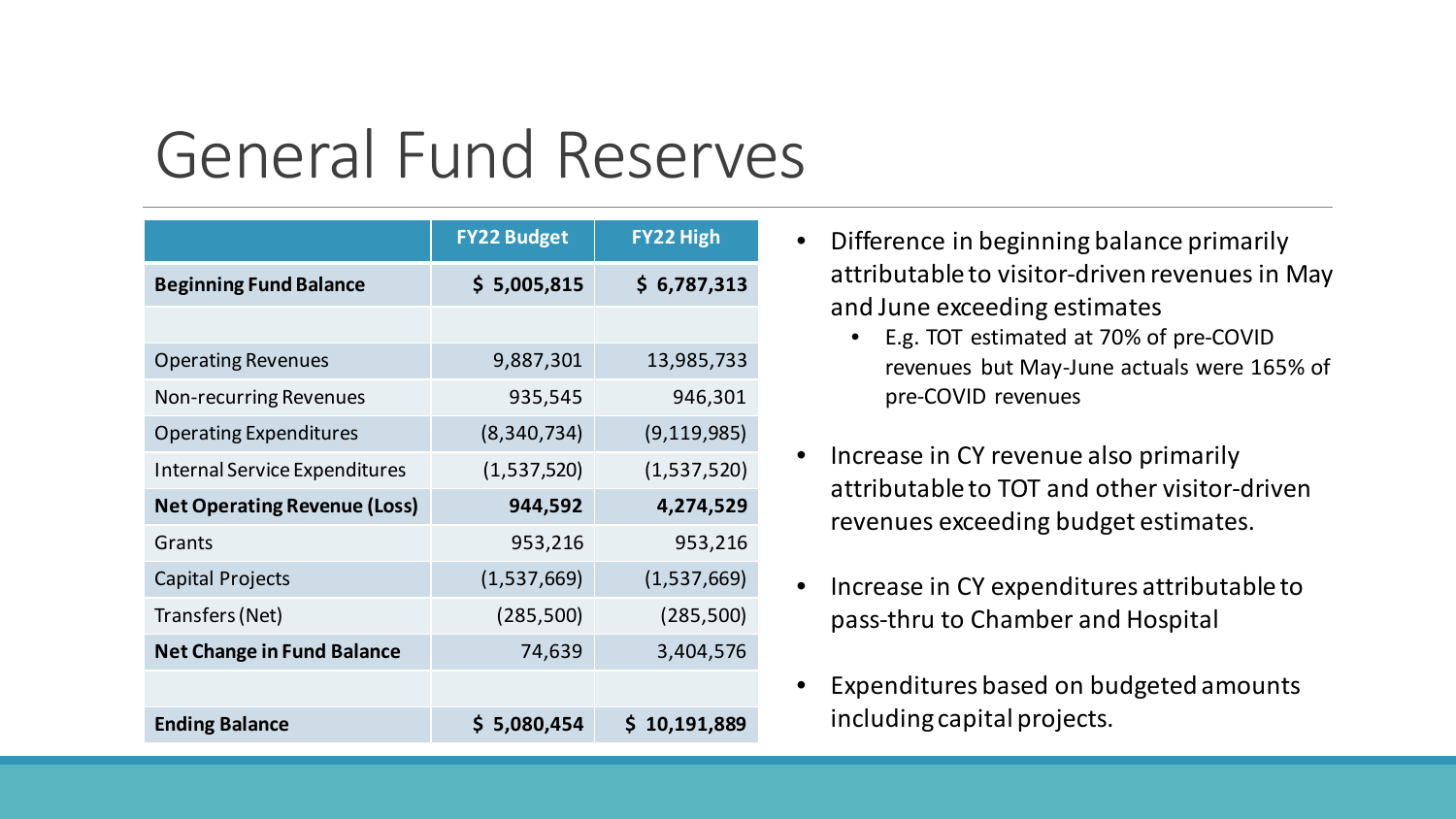### General Fund Reserves

- General Fund reserves are projected exceed reserve targets; however:
	- City operating at reduced staffing level with pandemic-related reductions to benefits in effect
	- City historically has not fully funded vehicle replacement costs and OPEB liabilities
	- City has significant capital / infrastructure needs requiring additional funding beyond current grant sources
	- Other enterprise funds may require loans or subsidies from the General Fund to meet infrastructure needs and/or mitigate increases to charges for service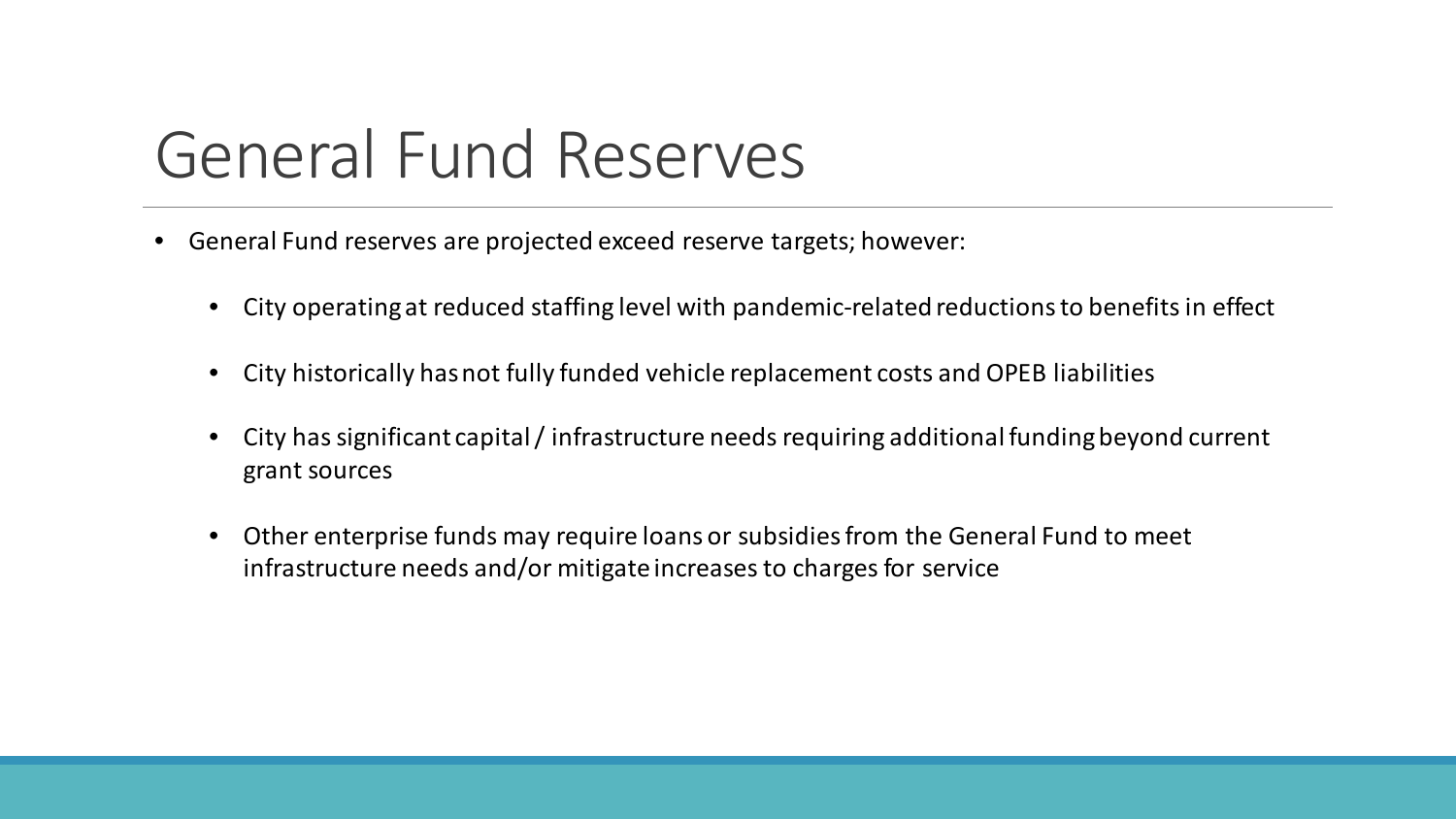#### Harbor Operating Fund – Historical Activity

| <b>Fund 103 (Fiscal Year 2018-19)</b> | <b>Budget</b> | <b>Actual</b> | Harbor Operating            |
|---------------------------------------|---------------|---------------|-----------------------------|
| <b>Cross Channel Wharfage</b>         | \$2,505,000   | \$2,438,689   | \$9.5                       |
| <b>Nightly Moorings</b>               | 1,650,000     | 1,679,914     | Viillions<br>\$9.0          |
| <b>Other Harbor Revenues</b>          | 2,471,683     | 2,240,852     | \$8.5                       |
| <b>Revenue Total</b>                  | \$6,626,683   | \$6,359,456   | \$8.0                       |
| <b>Salaries and Benefits</b>          | (3,447,033)   | (3,377,979)   | \$7.5                       |
| <b>Maintenance and Operations</b>     | (594, 200)    | (605, 937)    | \$7.0                       |
| <b>Contract Services</b>              | (1,513,090)   | (1,534,850)   | \$6.5                       |
| <b>State DBAW Loan</b>                | (112, 022)    | (112, 022)    | \$6.0                       |
| <b>Internal Service Allocations</b>   | (959, 824)    | (1,008,408)   | \$5.5                       |
| <b>Expenditure Total</b>              | \$6,626,169   | \$6,639,196   | \$5.0<br>2012 2013 2014 201 |
| <b>Gain (Loss) on Reserves</b>        | \$514         | ( \$279, 740] | Operating Revenues          |
|                                       |               |               |                             |

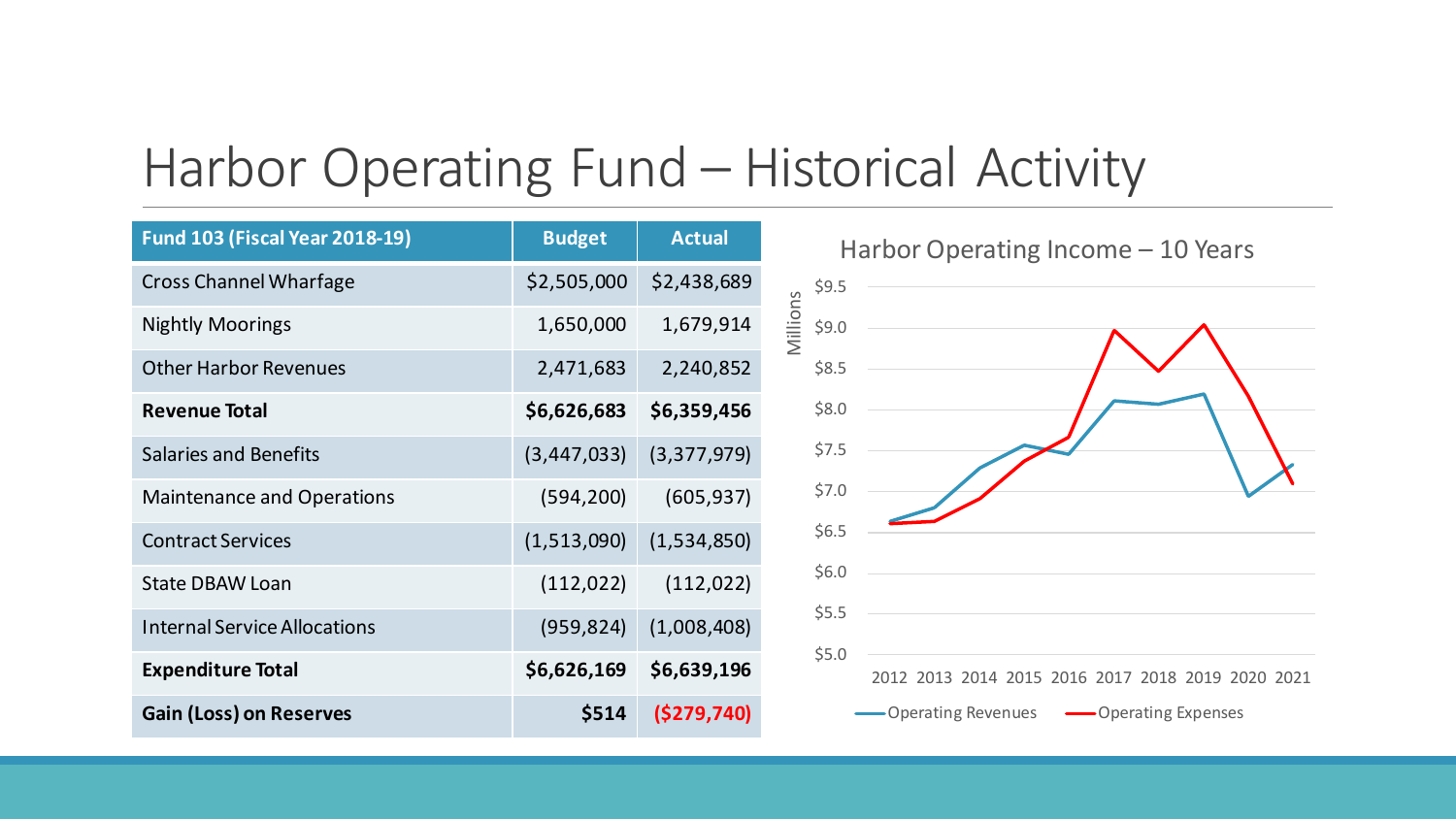# Harbor Fund Operating Revenues

| <b>Fund 103</b>                 | <b>FY19 Actual</b> | <b>FY20 Actual</b> | <b>FY21 Actual</b> | <b>FY22 YTD</b> | FY22 Est.   |
|---------------------------------|--------------------|--------------------|--------------------|-----------------|-------------|
| <b>Cross Channel Wharfage</b>   | 2,438,689          | 1,813,096          | 1,966,741          | 1,680,069       | 2,560,069   |
| <b>Nightly Moorings</b>         | 1,679,914          | 1,498,292          | 1,892,950          | 1,500,137       | 1,975,137   |
| <b>Cruise Ship Wharfage</b>     | 603,573            | 611,410            |                    | 150,310         | 554,144     |
| Pier and Tideland Rentals       | 586,769            | 452,188            | 538,954            | 474,073         | 649,073     |
| <b>Harbor Use Fees</b>          | 389,855            | 278,177            | 390,399            | 265,725         | 425,725     |
| <b>Admission Tax</b>            | 142,963            | 108,874            | 191,885            | 127,289         | 215,289     |
| <b>Annual Mooring Permits</b>   | 247,484            | 259,725            | 268,368            | 364,874         | 280,000     |
| <b>Transfer Fees</b>            | 232,955            | 155,575            | 376,069            | 252,527         | 252,527     |
| <b>Other Revenues</b>           | 26,582             | 13,128             | 6,760              | 12,600          | 13,873      |
| <b>Total Operating Revenues</b> | \$6,348,783        | \$5,966,465        | \$5,632,126        | \$4,827,603     | \$6,925,836 |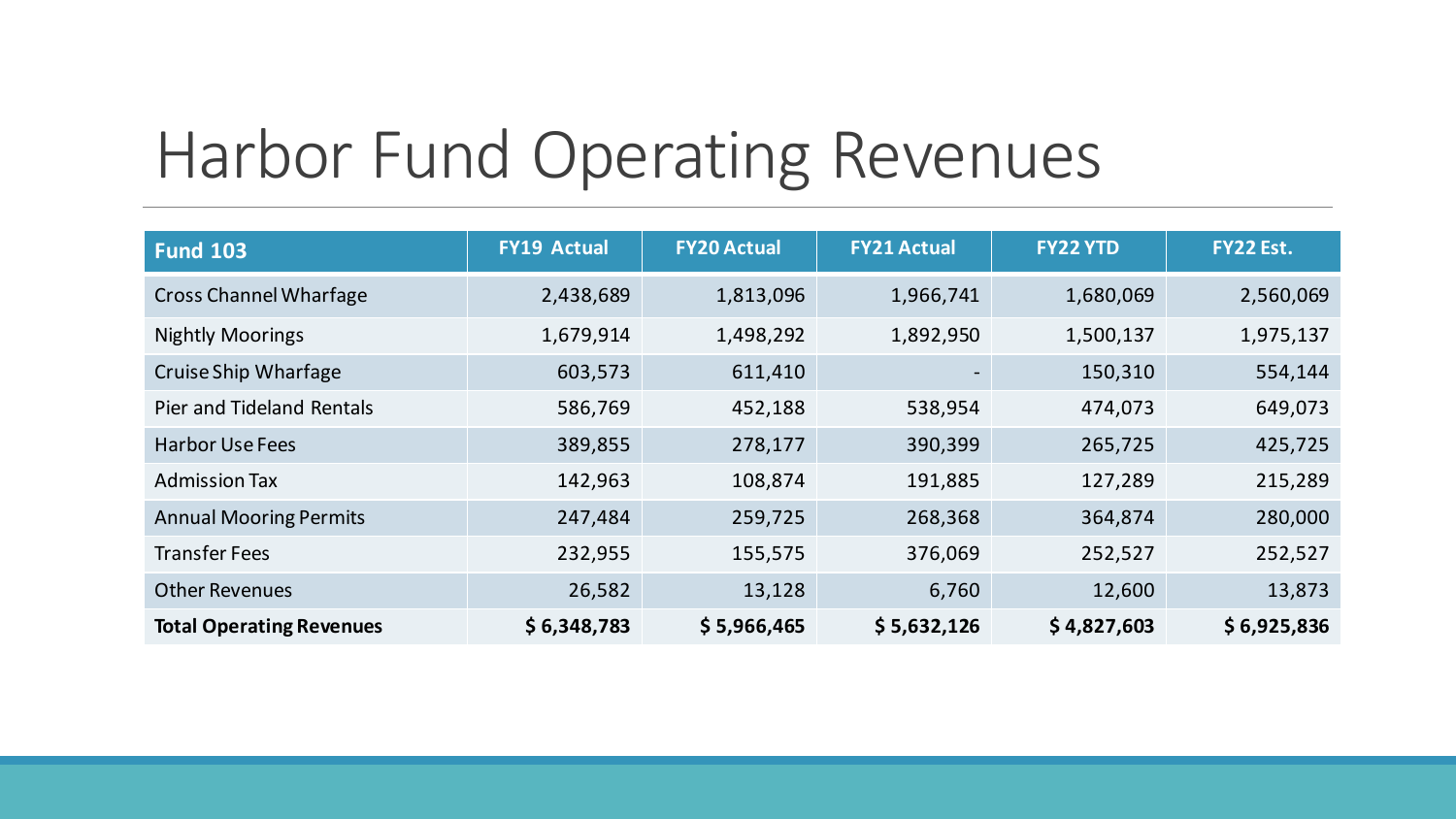# Harbor Operating Fund Reserves

| <b>Fund 103</b>                      | <b>FY22 Budget</b> | <b>FY22 Estimate</b> |  |  |
|--------------------------------------|--------------------|----------------------|--|--|
| <b>Beginning Working Capital</b>     | \$<br>(472)        | \$<br>(477, 114)     |  |  |
|                                      |                    |                      |  |  |
| <b>Operating Revenues</b>            | 6,051,144          | 6,925,836            |  |  |
| <b>Operating Expenditures</b>        | (4,844,916)        | (4,844,916)          |  |  |
| <b>Internal Service Expenditures</b> | (1,205,477)        | (1,205,477)          |  |  |
| <b>Net Operating Revenue (Loss)</b>  | 751                | 875,443              |  |  |
|                                      |                    |                      |  |  |
| <b>Ending Working Capital</b>        | \$<br>279          | \$<br>398,329        |  |  |

- FY22 Budget anticipated a required transfer or loan rather than short-term borrowing from General Fund impacting the beginning Working Capital amount.
- Six month working capital target would be approximately \$3 million.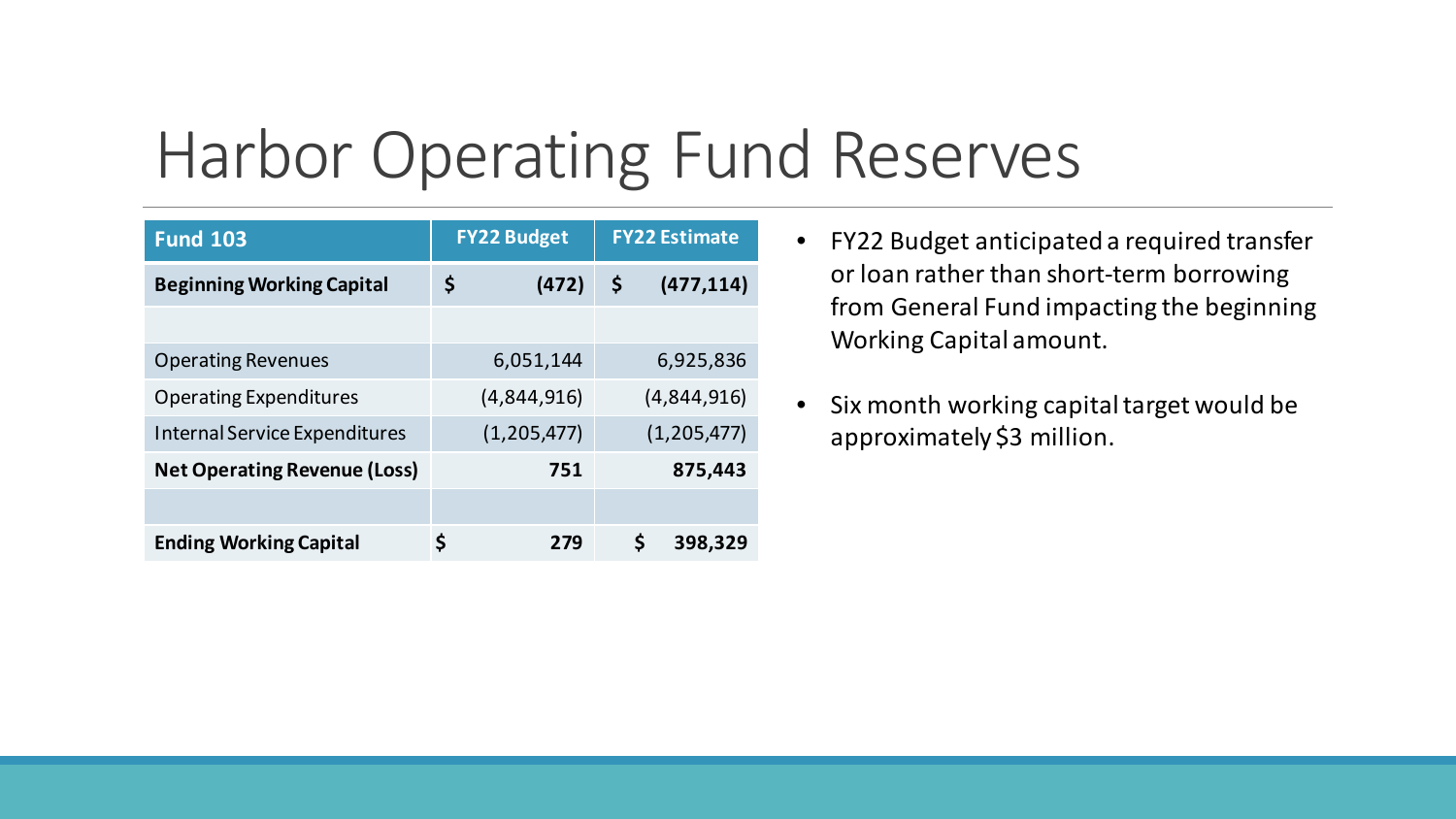#### FY23 Revenue Outlook

#### Total visitor spending in California

(\$ billions)



Percent value relative to 2019

Source: Dean Runyan; Tourism Economics

#### **Visitor-driven revenues in Avalon** (\$ millions)

*Percent value relative to 2019*



*Source: Visitor-Driven Revenue Report – December 2021*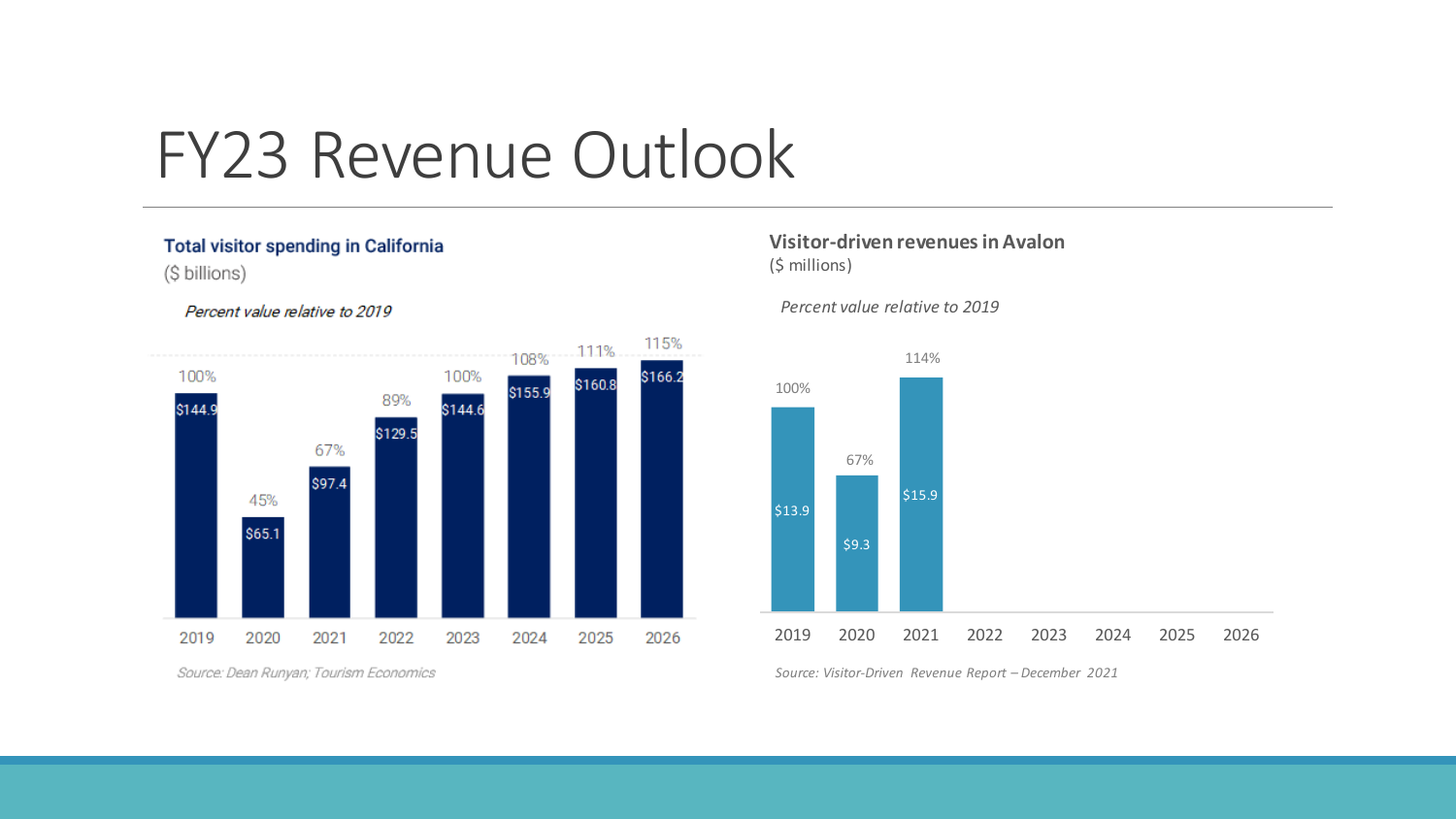#### FY23 Revenue Outlook

Figure 3. Private rental adoption has surged, and many say they will continue using this lodging type

In summer 2021, 28% of rental travelers stayed at one for the first time during the pandemic. By the holiday season, the number rose to 43% of rental customers choosing a private rental for the first time during the pandemic.

How often do you stay at private rentals?



More than half of these laptop luggers added three or more days to the duration of their longest leisure trip due to remote working



Source: Deloitte 2021 Holiday Travel Survey, N=239.

2022 travel outlook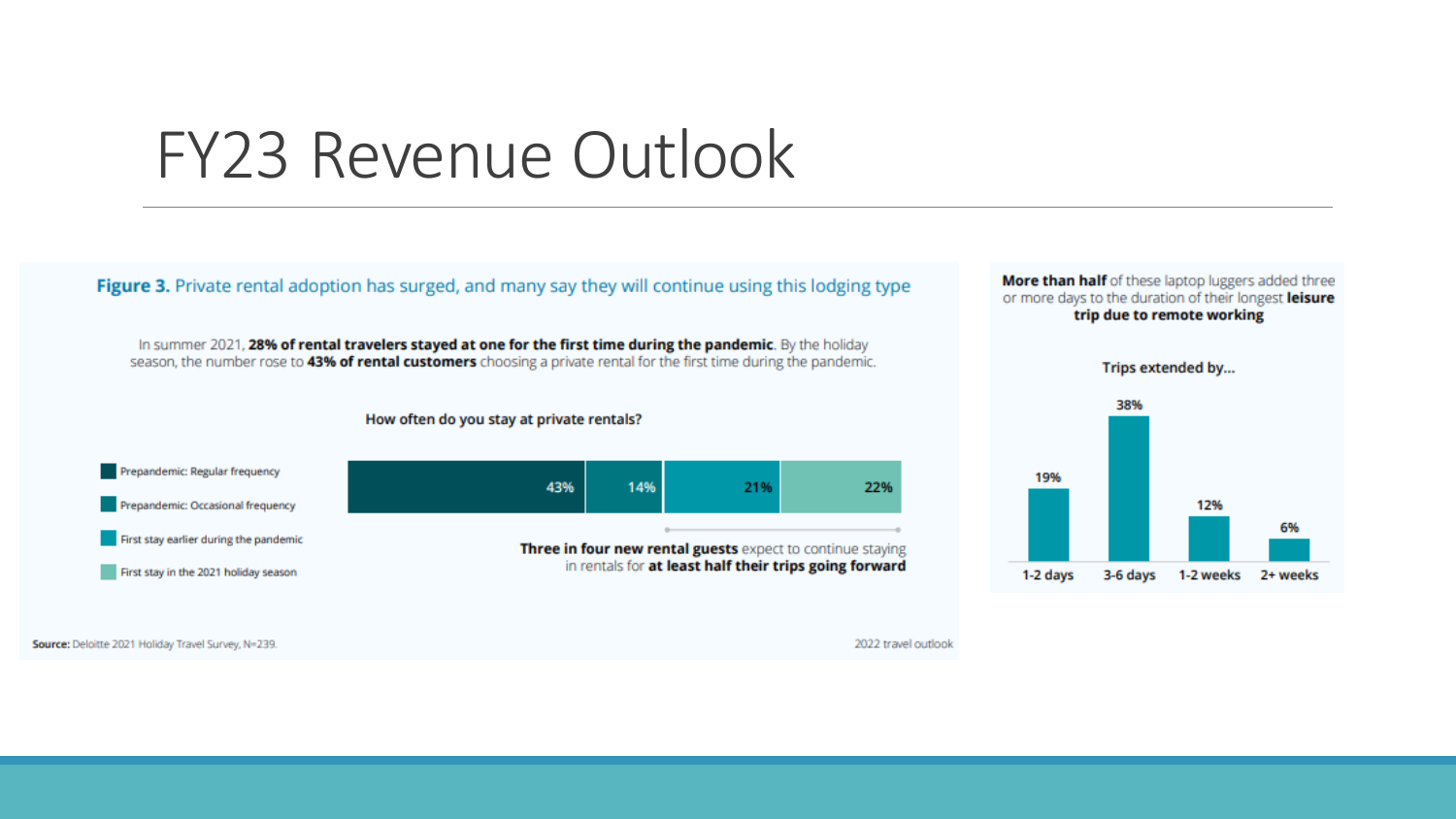### General Fund Revenues

|                             | <b>FY19 Actual</b> | <b>FY20 Actual</b> | <b>FY21 Actual</b> | <b>FY22 YTD</b> | FY22 Est.    | <b>FY23 Budget</b> | % Change |
|-----------------------------|--------------------|--------------------|--------------------|-----------------|--------------|--------------------|----------|
| TOT-Hotels                  | 3,904,449          | 3,263,477          | 4,302,876          | 3,843,630       | 5,668,630    | 4,000,000          | $-29.4%$ |
| <b>TOT-Vacation Rentals</b> | 1,488,739          | 1,237,150          | 1,717,170          | 1,639,370       | 2,364,370    | 1,700,000          | $-28.1%$ |
| Sales Tax (City)            | 911,966            | 839,099            | 892,133            | 758,822         | 1,149,981    | 1,197,822          | $+4.2%$  |
| Sales Tax (Hospital)        | 642,796            | 588,840            | 483,422            | 409,280         | 574,991      | 598,911            | $+4.2%$  |
| <b>Admission Tax</b>        | 645,673            | 466,505            | 549,551            | 562,365         | 828,965      | 650,000            | $-21.6%$ |
| <b>Property Tax</b>         | 2,250,984          | 1,466,735          | 1,769,294          | 904,078         | 1,773,031    | 1,498,107          | $-15.5%$ |
| <b>Other Taxes</b>          | 213,427            | 230,131            | 334,126            | 140,540         | 269,670      | 271,000            | 0.5%     |
| Licenses, Permits, and Fees | 488,732            | 547,566            | 505,968            | 480,343         | 555,494      | 454,100            | $-18.3%$ |
| <b>Charges for Services</b> | 551,014            | 525,712            | 464,752            | 386,103         | 561,594      | 513,500            | $-8.6%$  |
| <b>Other Revenues</b>       | 365,884            | 370,990            | 301,910            | 238,959         | 1,119,007    | 660,774            | $-44.3%$ |
| <b>Total</b>                | \$11,463,663       | \$9,536,205        | \$11,321,200       | \$9,363,490     | \$14,865,733 | \$11,544,184       | $-22.7%$ |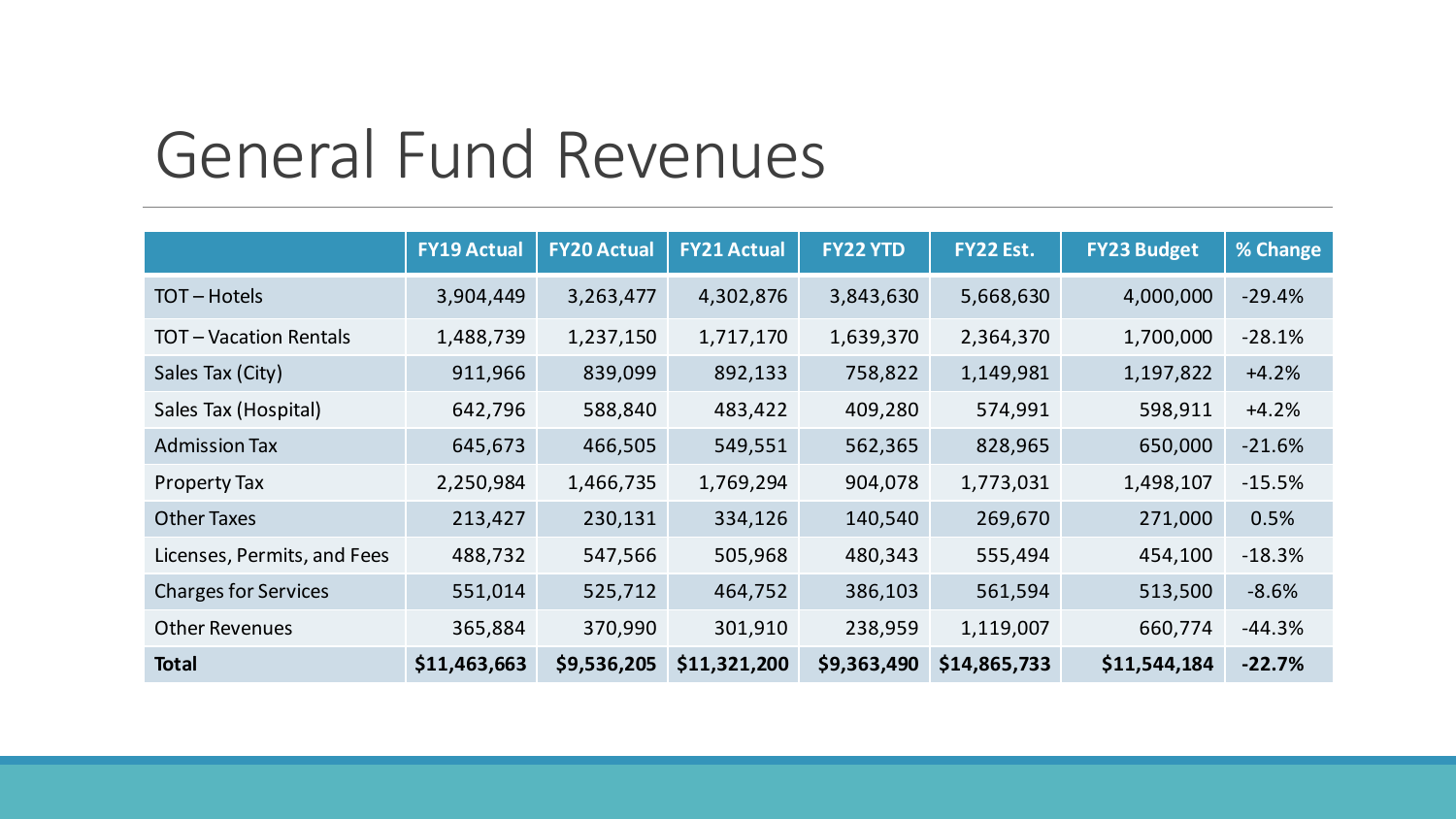# Harbor Fund Operating Revenues

| <b>Fund 103</b>                 | <b>FY19</b><br><b>Actual</b> | <b>FY20</b><br><b>Actual</b> | <b>FY21</b><br><b>Actual</b> | <b>FY22 YTD</b> | FY22 Est.   | <b>FY23 Budget</b> | % Change |
|---------------------------------|------------------------------|------------------------------|------------------------------|-----------------|-------------|--------------------|----------|
| <b>Cross Channel Wharfage</b>   | 2,438,689                    | 1,813,096                    | 1,966,741                    | 1,680,069       | 2,560,069   | 2,350,000          | $-8.2%$  |
| <b>Nightly Moorings</b>         | 1,679,914                    | 1,498,292                    | 1,892,950                    | 1,500,137       | 1,975,137   | 1,875,000          | $-5.1%$  |
| <b>Cruise Ship Wharfage</b>     | 603,573                      | 611,410                      | $\overline{\phantom{a}}$     | 150,310         | 554,144     | 1,025,470          | 85.1%    |
| Pier and Tideland Rentals       | 586,769                      | 452,188                      | 538,954                      | 474,073         | 649,073     | 600,000            | $-7.6%$  |
| <b>Harbor Use Fees</b>          | 389,855                      | 278,177                      | 390,399                      | 265,725         | 425,725     | 390,000            | $-8.4%$  |
| <b>Admission Tax</b>            | 142,963                      | 108,874                      | 191,885                      | 127,289         | 215,289     | 190,000            | $-11.7%$ |
| <b>Annual Mooring Permits</b>   | 247,484                      | 259,725                      | 268,368                      | 364,874         | 280,000     | 288,500            | 3.0%     |
| <b>Transfer Fees</b>            | 232,955                      | 155,575                      | 376,069                      | 252,527         | 252,527     | 100,000            | $-60.4%$ |
| <b>Other Revenues</b>           | 26,582                       | 13,128                       | 6,760                        | 12,600          | 13,873      | 5,000              | $-64.0%$ |
| <b>Total Operating Revenues</b> | \$6,348,783                  | \$5,966,465                  | $$5,632,126$ $$4,827,603$    |                 | \$6,925,836 | \$6,823,970        | $-1.5%$  |